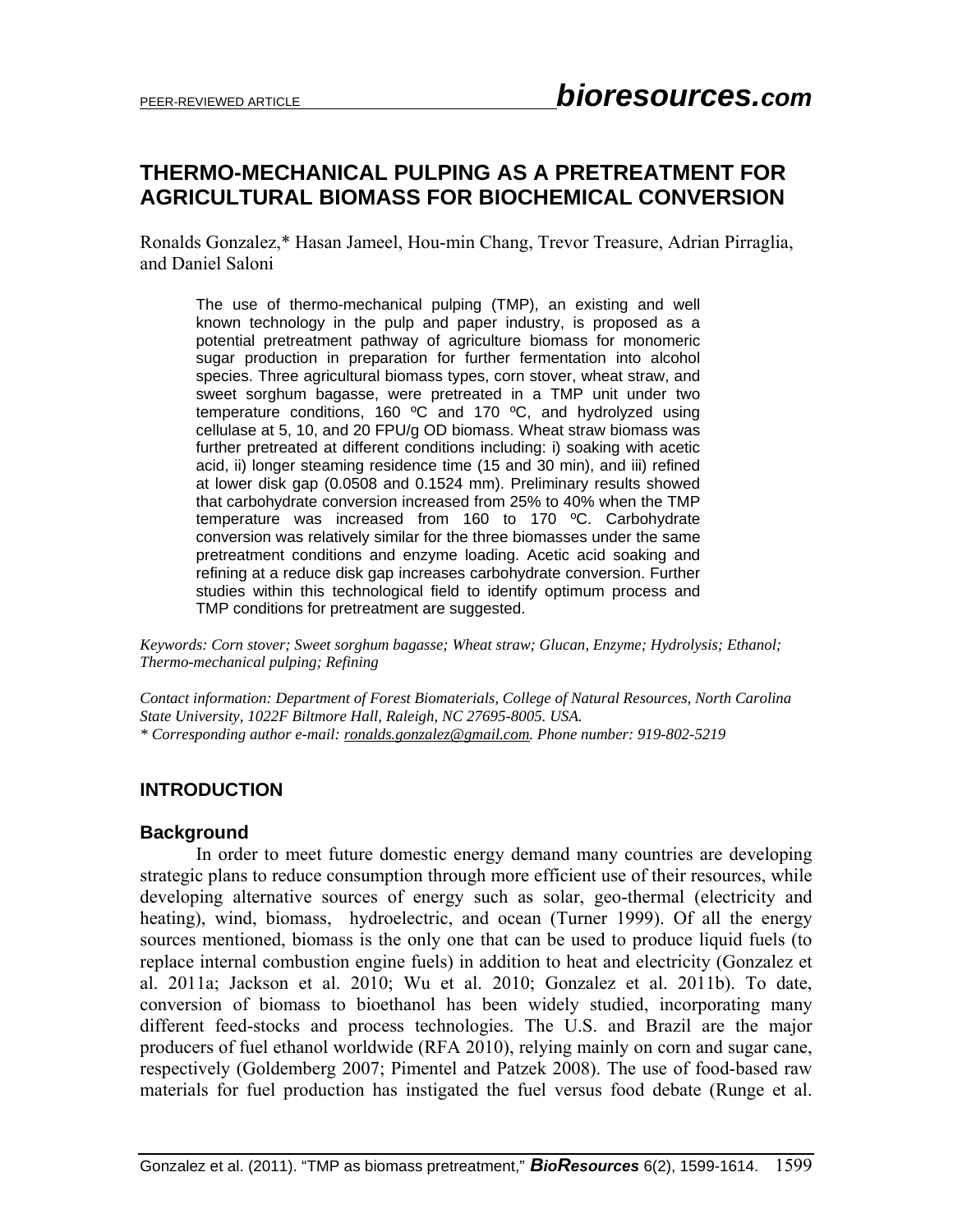2007). Besides the ethical issues surrounding the use of grains (i.e. corn) for ethanol production, the fact that there will not be enough corn to meet future ethanol demand in the U.S. is an additional concern (Bohlmann 2006; Yacobucci and Schnepf 2007). As an alternative, cellulosic biomass (especially from agriculture residues and forest operations) has been identified as a promising source for cellulosic ethanol production due to several features reported elsewhere (Galbe and Zacchi 2002; Perlack, Wright et al. 2005; Zhu and Pan 2009). Agricultural biomass and its residues (those left after harvesting or obtained as a co-product) represent an important source of raw material for bioenergy. Studies have reported that the U.S. alone can sustainably produce ca. 998 million dry tons of cellulosic biomass from agriculture per year (Perlack et al. 2005). Availability of various feedstocks across the year brings the possibility of processing multiple feedstocks at one facility and increases flexibility of the biomass supply chain; this might be used as a leverage point to negotiate the cost (price) of raw materials; also it might be an alternative to reduce storage costs of biomass crops having short harvesting windows.

On the other hand, the ease of biomass hydrolysis (i.e. in an enzymatic process) has been reported to depend on such factors as physical barriers due to the presence of lignin (Fan et al. 1982; Mooney et al. 1998), the crystallinity of cellulose, and the low surface area exposed to enzymes (Overend et al. 1987; Zhu et al. 2008). There are specific features intrinsic to the biomass that influence enzymatic digestibly and overall conversion cost. These features are mainly related to the amount and type of carbohydrates, lignin, as well as lignin-carbohydrate complex. Moreover, lignin type, composition, and structure are different between softwoods, hardwoods, and agricultural feedstocks (Mooney et al. 1998; Chandra et al. 2007). Generally speaking, agricultural biomass tends to contain lower lignin (%) and similar carbohydrate content to that found in most softwoods and hardwoods (McKendry 2002; Lee et al. 2007; Zhu and Pan 2009). Because of the chemical composition (structure and types), agricultural biomass may require less severe pretreatments to reach the same level of enzymatic digestibility when compared with recalcitrant woody biomass such as many softwood species (Chandra et al. 2007).

In the mean time, more efficient and low-cost pretreatments for cellulosic biomass have been widely researched for years, resulting in the development of novel technologies and transformation of existing ones. Some technologies are accompanied by uncertainty for scale-up feasibility. The use of existing and well-known technologies for cellulosic ethanol production brings several potential advantages, including the availability of equipment manufacturers, experienced operators, and lower risks when estimating capital investments. Recent studies have demonstrated the potential use of existing technologies in the pulp and paper industry as pretreatment pathways for producing cellulosic ethanol (Walton 2009; Wang et al. 2009; Zhu et al. 2009; Jin et al. 2010; Wu et al. 2010; Zhu et al. 2010a).

 Thermomechanical pulping (TMP), an existing and practiced technology in the pulp and paper industry, can be potentially used as pretreatment of lignocellulosic biomass for ethanol production. Chemical pretreatment such as oxygen delignification and alkaline hydrolysis can be combined with TMP to increase accessible surface area by partially removing hemicelluloses and lignin (Mosier et al. 2005). These chemical pretreatment processes coupled with steam and mechanical pretreatments (Chemi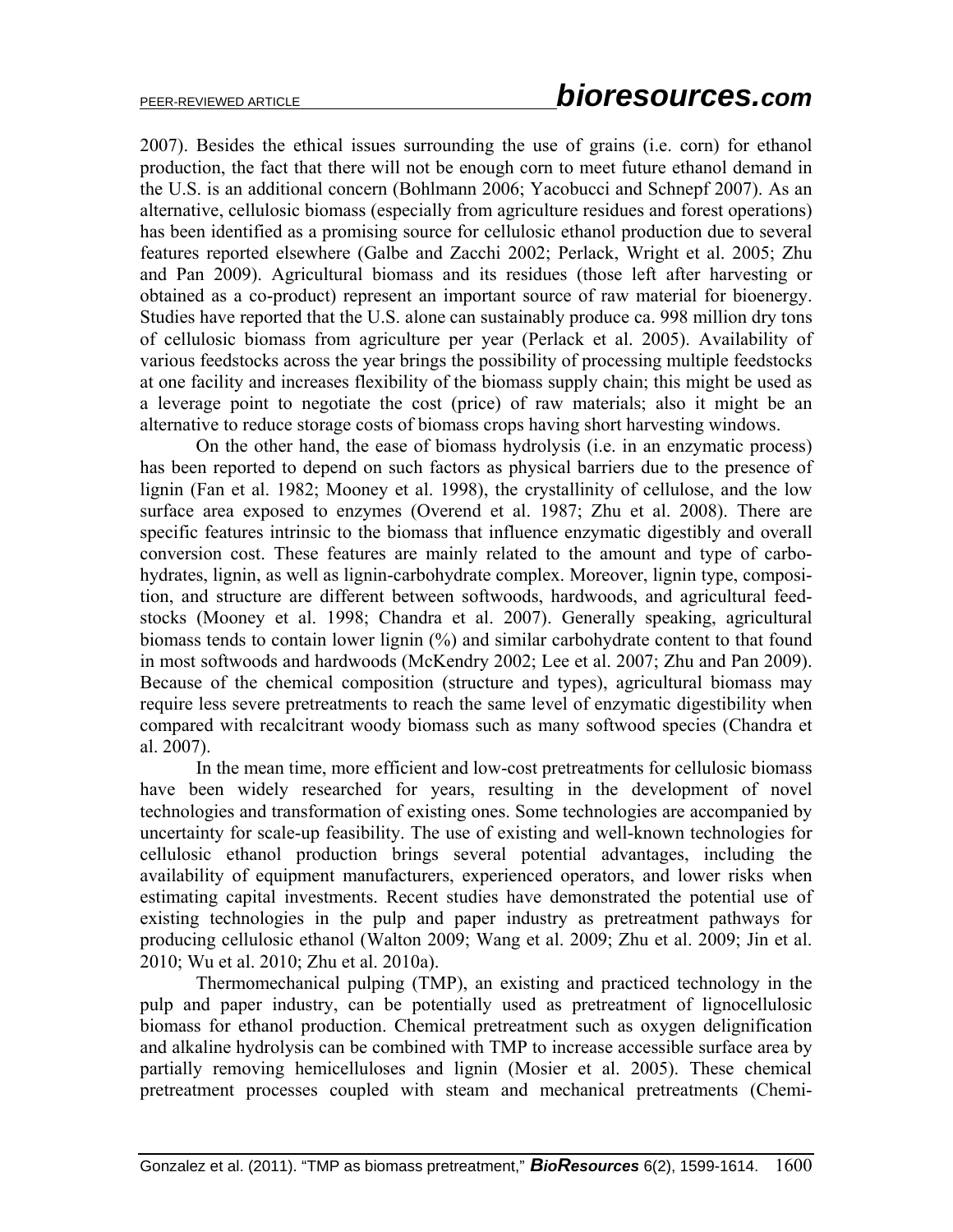thermo-mechanical pulping, CTMP) can be used to boost pulp characteristics that result in more efficient enzymatic hydrolysis (Wang et al. 2009; Zhu et al. 2009). The use of TMP and CTMP as pretreatments for cellulosic biomass can be the basis for the repurposing of old and closed TMP mills as the demand for newsprint paper continues to decline. TMP yield (pulp yield) is generally higher compared to other pulping pathways (Smook 2003).

 Few studies regarding the use of TMP or CTMP as pretreatments on agriculture biomass for cellulosic ethanol production are available. Most of the available information utilizing these technologies aims to produce pulp and paper, using wood as a raw material, with a clear concern paid to the high energy consumption by the process (Zhu and Pan 2009; Zhu et al. 2010b). Previous studies suggest that thermomechanical pulping is a potential pretreatment for cellulosic ethanol production because the two stages (steaming and refining) separate raw materials into individual fibers and bundles such that "the accessibility to enzyme attack is already much enhanced" (Overend et al. 1987), and also the fact that the addition of chemicals will develop more efficient fractionations. Previous studies have shown mechanical pulp from softwood to be resistant to enzymatic hydrolysis (Mooney et al. 1998). The use of TMP and CTMP in less recalcitrant feedstock (agriculture biomass) may lead to new biochemical conversion pathways, while the economics of the biorefinery can benefit from the use of existing assets in closed facilities, experienced labor in the region, as well as operating with a proven technology in place.

### **Objective**

 This paper considers the potential use of thermomechanical pulping, an existing technology in the pulp and paper industry, as a pre-treatment for agricultural biomass for cellulosic ethanol production. The main objective of this paper is to identify process conditions in thermomechanical pulping affecting carbohydrate conversion during enzymatic hydrolysis of agricultural biomass.

# **MATERIALS AND METHODS**

#### **Biomass**

 Three types of agricultural cellulosic biomass were studied: corn stover (CS), wheat straw (WS), and sweet sorghum bagasse (SS). Corn stover (obtained from Indianola, Iowa) and wheat straw (obtained from Ontario, Canada) have been kept under enclosed storage conditions for two years. Sweet sorghum bagasse was obtained from a local farming operation in Garland, North Carolina. Sweet sorghum bagasse was collected after the squeezing operation (in farm, Fall 2009) and was air dried using fans for about 3 weeks (at NC State University).

 Biomass was cut at 2.5 to 3.8 cm length, and then soaked (Fig. 1). After soaking, the biomass was centrifuged to a solids content of ca. 31%. The biomass was then fed into the thermo-mechanical pulping unit with the conditions described in the thermomechanical pulping section. The pulp obtained was then sent directly "as is" to enzymatic hydrolysis with the conditions described in the enzymatic hydrolysis section. Filtrate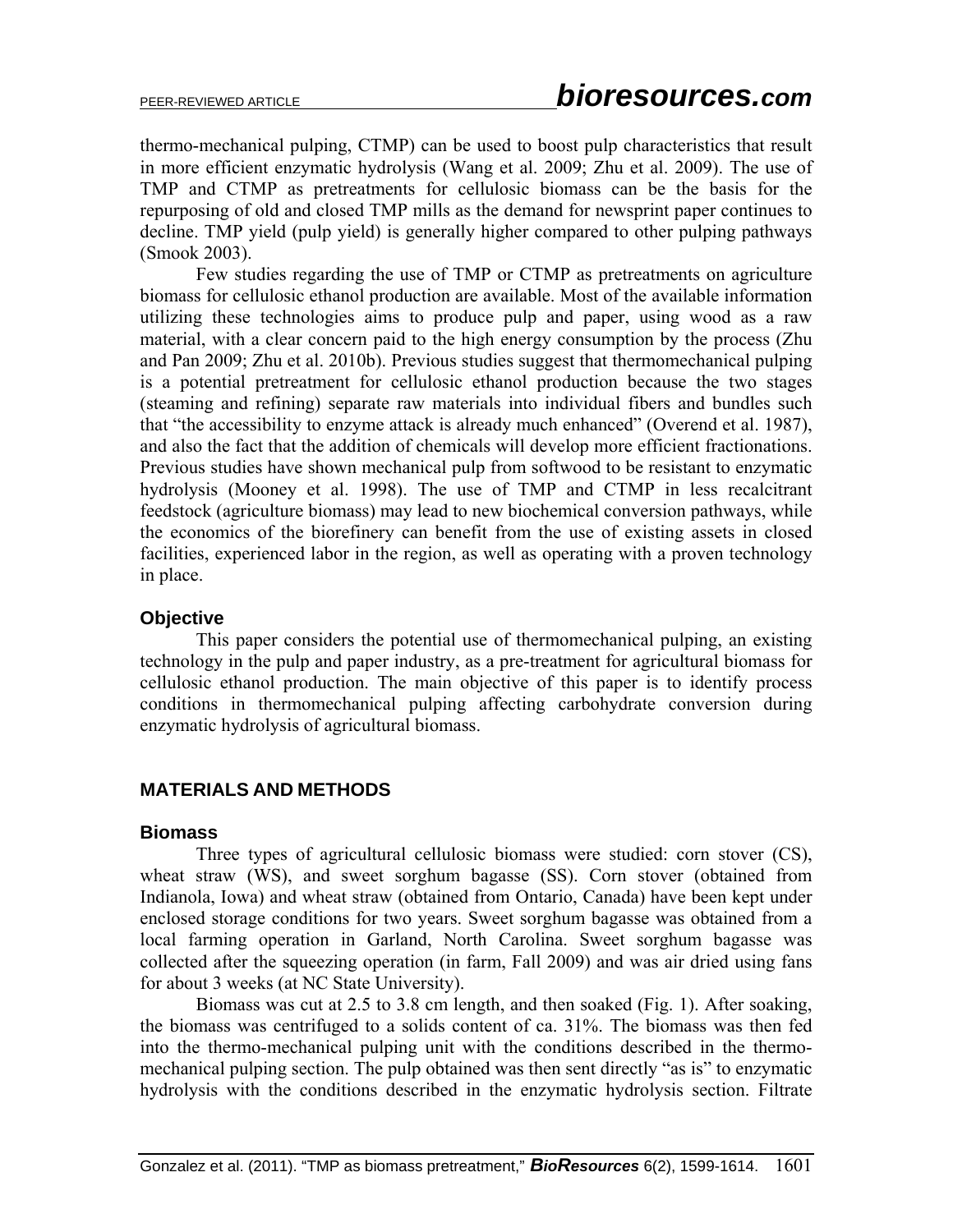from enzymatic hydrolysis was collected and analyzed to measure monomeric sugars (see sugar quantification section). The overall process is illustrated in Fig. 1.





### **Soaking, Thermomechanical Pulping and Yield**

 All three biomass types were soaked in water (at room temperature) the night before at a liquid-to-biomass ratio of 10. After 12 hours soaking, the biomass was centrifuged for 15 min (to a solids content of ca. 31%). Other exploratory pre-treatments were investigated included soaking in acetic acid (9% charge based on dry mass after centrifugation). Pretreatments were carried out in a TMP unit at the Department of Forest Biomaterials, NC State University. For the three raw materials, experiments were carried out at 160 ºC and 170 ºC for 15 minutes (steaming – residence time). When the residence time was reached, biomass was passed through a refiner with a disk gap of 0.1524 millimeters (only one refining pass). Other treatments (for wheat straw only) included comparison of different residence times (15 and 30 min) and refining at lower refiner disk gap (0.0508 millimeters). TMP yield was estimated by dividing the total output (pulp and material stuck in the steam vessel, oven dry equivalents) by the total input of biomass (oven dry weight equivalent).

### **Chemical Composition**

 Contents of Klason lignin and acid-soluble lignin of the pretreated substrates were determined according to the procedures of NREL chemical analysis and testing standard procedures (NREL 2005). Structural sugars in the pretreated substrates were determined using the filtrate of Klason lignin measurements. The supernatant obtained after Klason lignin determination was filtered using a 0.2 μm nylon filter before sugar analysis. Monomeric sugars from the Klason lignin hydrolyzate were analyzed using an ion chromategraphy (IC) system (ICS 3000, Dionex Corp., CA), equipped with an auto sampler, a GP40 gradient pump, a high-pH anion exchange column (CarboPac TM Pal, Dionex Corp., Billerica, MA), as described by Lee et al. (2010). The column was eluted with deionized water at a flow of 1.0 mL/min. The column was re-conditioned using 0.2 M NaOH after each analysis. Baseline stability and detector performance were optimized by adding 0.4M NaOH to a post-column at 0.1 mL/min. Sugar content was quantified by comparison with standards and all standards and samples contained an internal sugar standard of fucose(L-(-) Fucose (F2252, Sigma, Saint Louis, MO). The cellulose and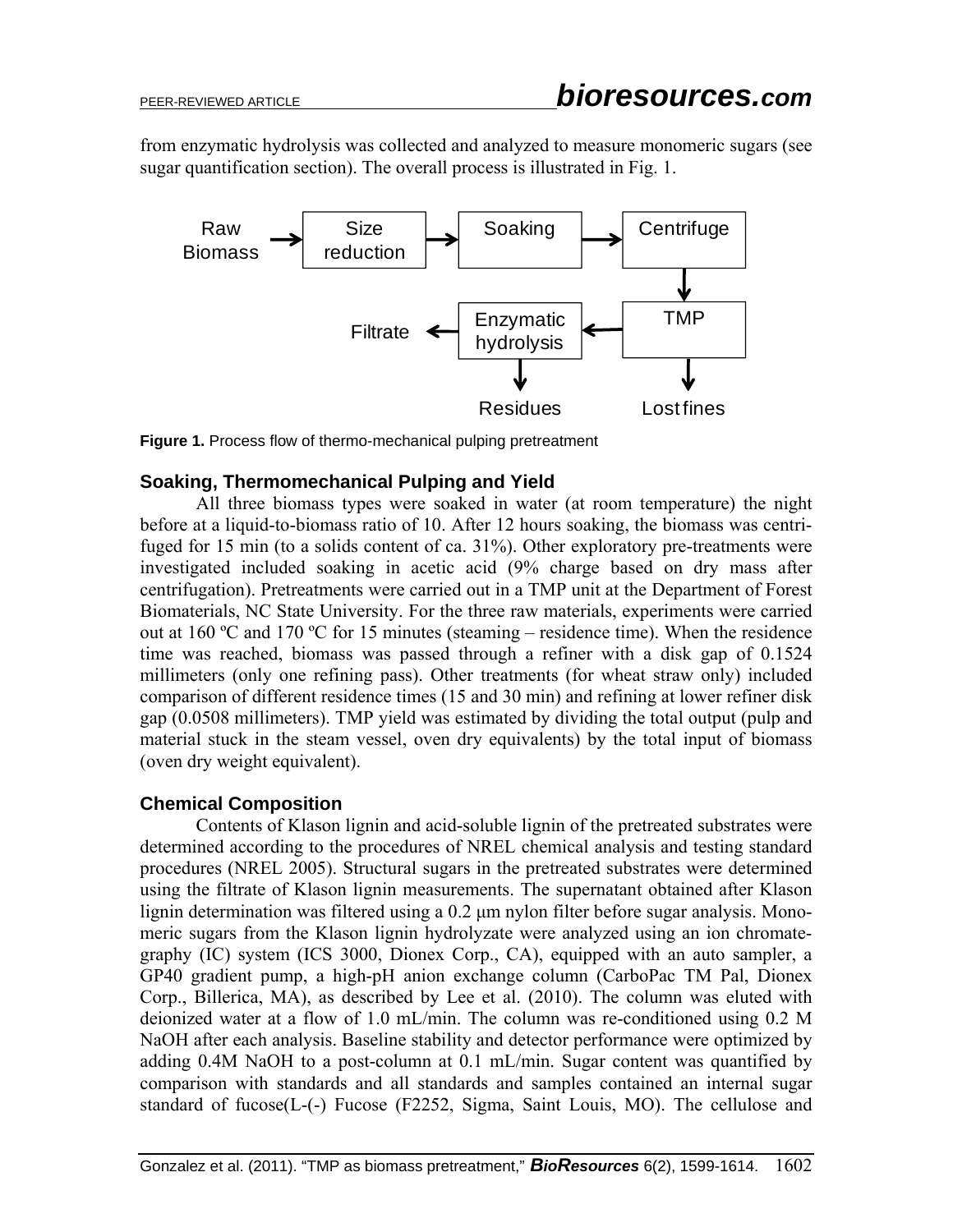hemicellulose content are reported on a polymeric basis after correcting sugar analysis data, using hydration correction coefficients (Iyer and Lee 1999; Lee et al. 2010).

### **Enzymatic Hydrolysis and Sugar Quantification**

 Enzymatic hydrolysis was performed using a cocktail of three enzymes at a ratio of 1:0.3:0.3 (v/v), as suggested by the enzyme provider. The components of the mixture were, respectively: cellulase from *Tricoderma reesei* (NS-50013), β-glucosidase from Aspergillus Niger (NS-50010), and xylanase (NS-50014) provided by Novozymes (Franklinton, NC). Cellulase dosages were 5, 10, and 20 FPU/g biomass. Incubation was performed in 100 mL of 100 mM citrate buffer (pH 4.8) at a 5% (w/v) solids loading (total solids content). The pulp and enzymes were incubated in a hot air shaker at 50 °C for 48 h, 180 rpm. Enzymatic conversion was determined in duplicate by measuring the monomeric sugars in the filtrate using high-performance liquid chromatography (HPLC).

 The filtrate obtained from the enzymatic hydrolysis was boiled for 15 min and then centrifuged for 30 min to denature the enzymes, prevent further hydrolysis, and separate solids from the liquid. The solution was filtered using a 0.2 μm filter and analyzed by HPLC (Dionex, Sunnyvale, California). Sugars were separated through a Shodex SP0810 column at the temperature of 80  $^{\circ}$ C. Water was used as the eluent with the flow rate of 0.4 mL/min. A refractive index detector was used to quantify arabinose, galactose, glucose, xylose, and mannose in the samples.

# **RESULTS AND DISCUSSION**

### **Biomass Composition**

 Cellulose, hemicelluloses (both in polymeric form), lignin, and ash contents for each of the feedstock types are presented in Table 2. Higher carbohydrate and lignin contents were found in wheat straw, followed by corn stover, and then sweet sorghum. Table 1 also shows the pretreated pulp composition for each of the materials and pretreatment conditions. The balance for each of the feedstocks and pretreated pulps does not include extractives, uronic acid, acetyl groups, protein or sugar degradation products (furfural and hydroxymethylfurfural (HMF)). This explains the lower material balance closure, especially for the raw material that was analyzed prior to removing extractives (sweet sorghum bagasse = SS raw, corn stover = CS raw and wheat straw = WS raw). Lignin content is higher in wheat straw, followed by corn stover and sweet sorghum (original raw material).

### **Thermomechanical Pulping Yield**

 The yields of TMP pretreated sweet sorghum (SS), corn stover (CS), and wheat straw (WS) at two temperature conditions, 160 and 170  $^{\circ}$ C, with 15 min steaming (residence time) are presented in Fig. 2. In general, pulp yield decreased when biomass was pretreated at the higher temperature (170 °C). For a condition of 160 °C, TMP yields for the three biomasses ranged from ca. 90.0 % to 95.4%. At 170 ºC, TMP yields ranged from 81.1% to 90%. Those feedstocks with higher lignin content (wheat straw and corn stover) had higher TMP yield.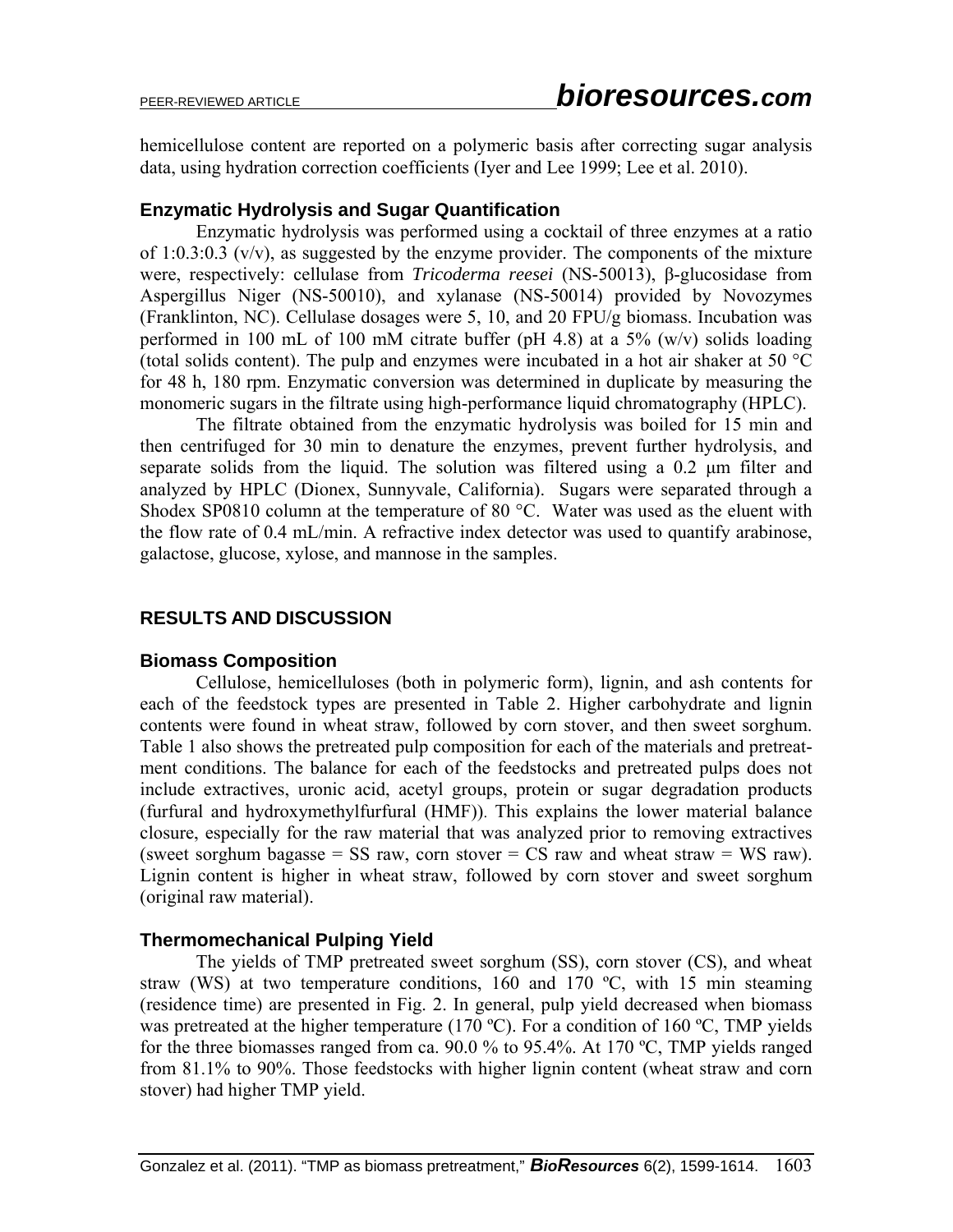**Table 1.** Sugars in Oligomeric Form, Lignin and Ash Content for each Feedstock and Pretreated Pulp

|                               |      |     | Lignin, Ash, Balance |      |     |                                                                  |       |        |         |        |     |         |
|-------------------------------|------|-----|----------------------|------|-----|------------------------------------------------------------------|-------|--------|---------|--------|-----|---------|
| Raw material                  |      |     |                      |      |     | Total                                                            | Total | Klason | Acid    | Total  |     |         |
| and Pulp                      |      |     |                      |      |     | Glucan Arabinan Galactan Xylan Mannan Hemicellulose carbohydrate |       | lignin | soluble | Lignin | Ash | Balance |
| SS raw                        | 37.5 | 1.3 | 0.1                  | 15.0 | 0.5 | 16.9                                                             | 54.4  | 11.9   | 1.5     | 13.3   | 3.5 | 71.2    |
| CS raw                        | 32.7 | 2.8 | 1.0                  | 19.1 | 0.4 | 23.3                                                             | 56.0  | 15.2   | 1.5     | 16.7   | 5.2 | 77.8    |
| WS raw                        | 33.3 | 2.7 | 0.6                  | 20.9 | 0.5 | 24.6                                                             | 57.9  | 16.0   | 2.4     | 18.4   | 9.8 | 86.0    |
| <b>SS EF</b>                  | 40.3 | 2.0 | 0.4                  | 22.1 | 0.3 | 24.8                                                             | 65.1  | 15.4   | 2.3     | 17.7   | 3.1 | 85.9    |
| CS EF                         | 36.1 | 3.5 | 1.4                  | 22.9 | 0.4 | 28.2                                                             | 64.3  | 13.9   | 1.6     | 15.5   | 5.2 | 84.9    |
| WS EF                         | 35.4 | 2.8 | 0.5                  | 22.4 | 0.4 | 26.2                                                             | 61.6  | 16.6   | 2.0     | 18.6   | 7.2 | 87.4    |
| SS160 15 min                  | 38.3 | 1.5 | 0.5                  | 21.5 | 0.3 | 23.8                                                             | 62.1  | 21.2   | 1.7     | 22.9   | 1.5 | 86.4    |
| SS170 15 min                  | 38.7 | 1.4 | 0.6                  | 21.5 | 0.5 | 24.1                                                             | 62.8  | 22.2   | 2.0     | 24.2   | 1.0 | 87.9    |
| CS160 15 min                  | 36.2 | 2.7 | 1.0                  | 22.1 | 0.4 | 26.1                                                             | 62.4  | 21.2   | 1.9     | 23.0   | 4.3 | 89.7    |
| CS170 15 mm                   | 32.1 | 3.1 | 1.3                  | 21.9 | 0.4 | 26.8                                                             | 58.8  | 18.6   | 1.7     | 20.3   | 4.1 | 83.2    |
| WS160 15 min                  | 36.3 | 2.6 | 0.6                  | 22.7 | 0.4 | 26.2                                                             | 62.4  | 19.0   | 2.5     | 21.6   | 7.7 | 91.7    |
| WS170 15 min                  | 36.5 | 2.4 | 0.9                  | 22.4 | 0.2 | 26.0                                                             | 62.5  | 20.7   | 2.8     | 23.5   | 6.3 | 92.3    |
| WS 160 30 min                 | 37.0 | 2.6 | 1.0                  | 22.5 | 0.0 | 26.1                                                             | 63.1  | 19.8   | 1.6     | 21.4   | 6.1 | 90.7    |
| WS 170 30 min                 | 39.5 | 2.1 | 0.9                  | 21.8 | 0.0 | 24.8                                                             | 64.4  | 19.7   | 3.1     | 22.7   | 6.4 | 93.5    |
| WS 170C-9%                    |      |     |                      |      |     |                                                                  |       |        |         |        |     |         |
| Acetic acid-15m<br>WS 170C-9% | 39.3 | 1.6 | 0.8                  | 19.1 | 0.0 | 21.5                                                             | 60.8  | 21.0   | 2.8     | 23.9   | 6.2 | 90.8    |
| Acetic acid-30min             | 42.1 | 0.9 | 0.6                  | 16.1 | 0.0 | 17.6                                                             | 59.7  | 20.7   | 1.5     | 22.2   | 6.0 | 87.9    |

All values in % w/w. Legend:  $SS =$  sweet sorghum bagasse,  $CS =$  corn stover,  $WS =$  wheat straw, raw = original biomass,  $EF =$  extractive free,  $160 = 160$  °C,  $170 = 170$  °C), 15 min = 15 min steaming residence time, 9% Acetic acid based on oven dry biomass.

Figure 3 shows TMP yield of pretreated wheat straw with the residence time base (15 min) and at 30 min. Other data include treatments with wheat straw soaked with acetic acid and refined at a lower refiner gap (0.0508 millimeters) compared to the refiner disk gap base (0.1524 millimeters). Refining at lower gap space (0.0508 millimeters) did not considerably affect TMP yield. However, wheat straw soaked with acetic acid resulted in the lowest TMP yield (ca. 70 to 75%).

From Table 1 it can be observed that wheat straw treated with acetic acid had major degradation of the hemicelluloses. It is apparent that acetic acid treatment caused higher degradation of the pulp. A mild concentration of acetic acid should be considered to understand tradeoffs between pulp yield and total carbohydrate recovery.

Though a good effort was made to collect all material from the pulping process, a portion of fines were lost inside the reactor, screw feeder and refiner. The resulting pulp (slurry) had a solids content ca.15 to 20%. All the pulp was weighed and the solids content was determined to estimate total dry mass and pulp yield.

### **Effect of Temperature, Steaming-residence Time and Refiner Gap in Carbohydrate Recovery**

 A series of treatments were performed to understand the effect of temperature, steaming-residence time, and refiner disk gap on the carbohydrate recovery obtained from the enzymatic hydrolysis filtrate.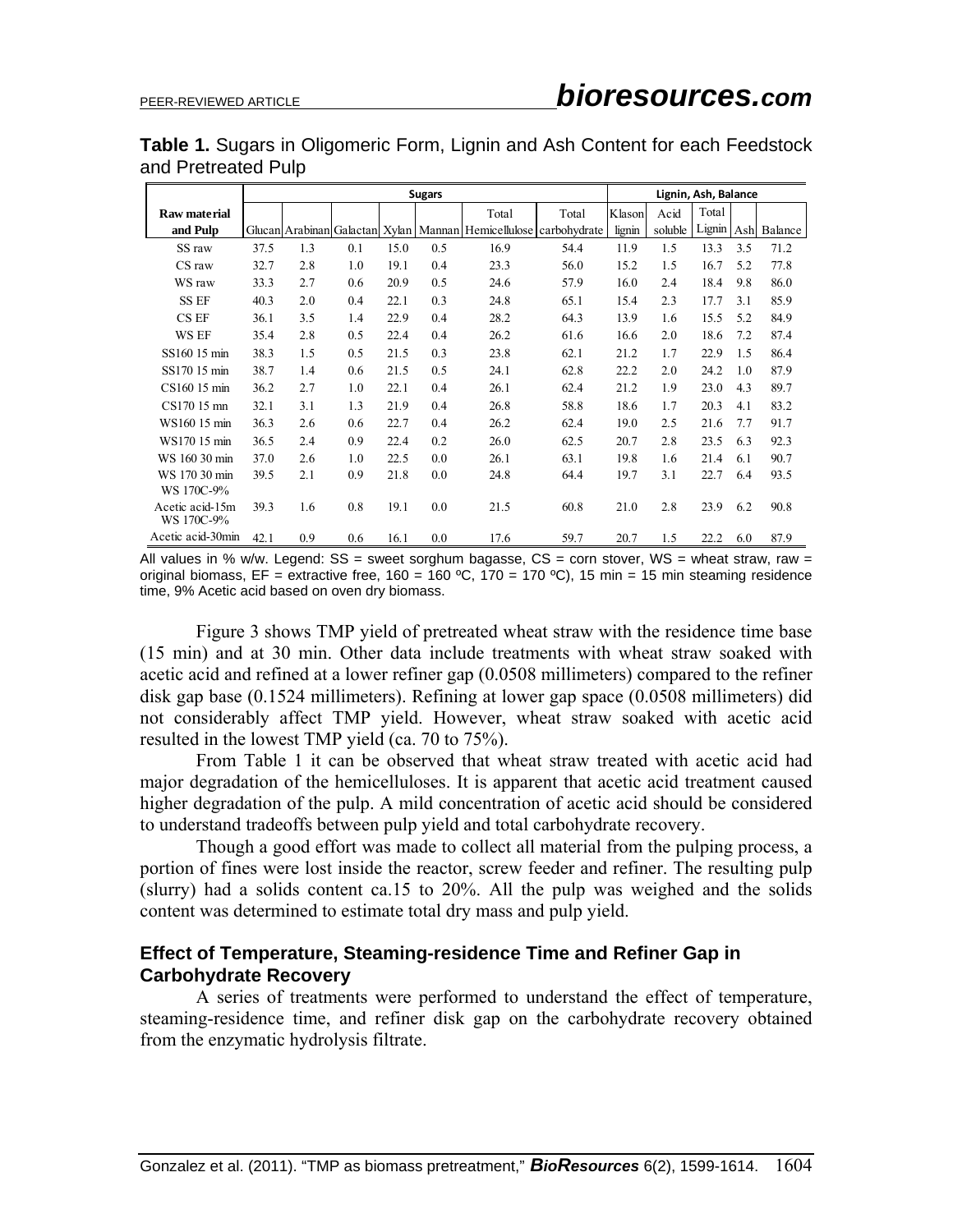

**Figure 2.** TMP yield for Sweet sorghum bagasse (SS), corn stover (CS) and wheat straw (WS) at 160 and 170 ºC



**Figure 3.** TMP yield of wheat straw for different conditions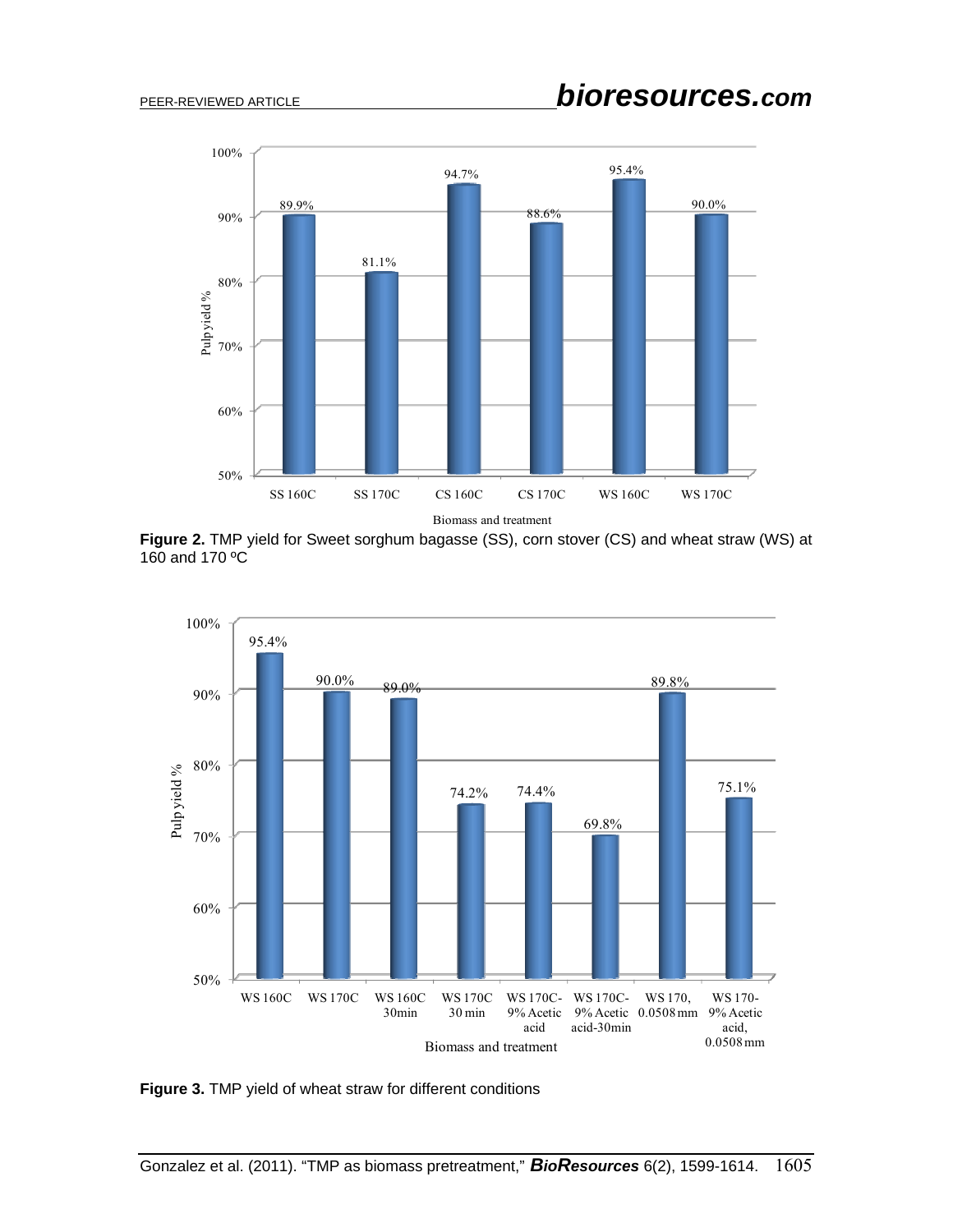#### **Temperature**

 Figures 4 through 6 show carbohydrate recovery (polymeric form based on total carbohydrate in the enzymatic hydrolysis filtrate (monomeric sugar) compared to the original amount found in the raw biomass), with enzymatic hydrolysis loading of 5, 10, and 20 FPU/g of OD pulp, for each of the three biomass pretreated at 160  $^{\circ}$ C and 170  $^{\circ}$ C. For all cases, biomass pretreated at 170 ºC showed higher carbohydrate conversion to monomeric sugars (enzymatic hydrolysis yield) when compared to 160 ºC. Carbohydrate recovery was higher at higher enzyme loading. From Fig.4, the data indicate that sweet sorghum bagasse (SS) biomass pretreated at 170 °C and hydrolyzed at 5 FPU had higher carbohydrate digestibility than SS biomass pretreated at 160 ºC and hydrolyzed at 10 FPU. The same trend can be observed for corn stover (Fig. 5) and wheat straw (Fig. 6), showing the beneficial effect of higher temperature in substrate conditioning to enhance enzymatic digestibility. Wheat straw presented the lowest carbohydrate conversion of the three feedstocks. As reported elsewhere, when temperature increased above 150-180 ºC, components of the lignocellulosic biomass started to solubilize. First the hemicellulose, followed shortly by lignin began to solubilize, resulting in a more accessible lignocellulosic substrate amenable to enzymatic hydrolysis (Bobleter 1994; Garrote, Dominguez et al. 1999; Hendriks and Zeeman 2009).

In order to provide further information on carbohydrate conversion, and to isolate the effect of material loss during the TMP process, Table 2 provides data on glucan and xylan digestibility based on both original raw material and on substrate. Higher digestibility on both glucan and xylan (based on substrate) were found at the higher enzyme loading (20 FPU). Also, higher digestibly was achieve in pulps treated at 170 ºC. For sweet sorghum, no significant difference in xylan conversion was found between 10 and 20 FPU (at both temperature conditions  $160^{\circ}$ C and  $170^{\circ}$ C). The other two feedstocks experienced more significant xylan hydrolysis at higher enzyme loading.



**Figure 4.** Total carbohydrate conversion from original sweet sorghum biomass, TMP pulp (160 and 170 ºC) at 5, 10 and 20 FPU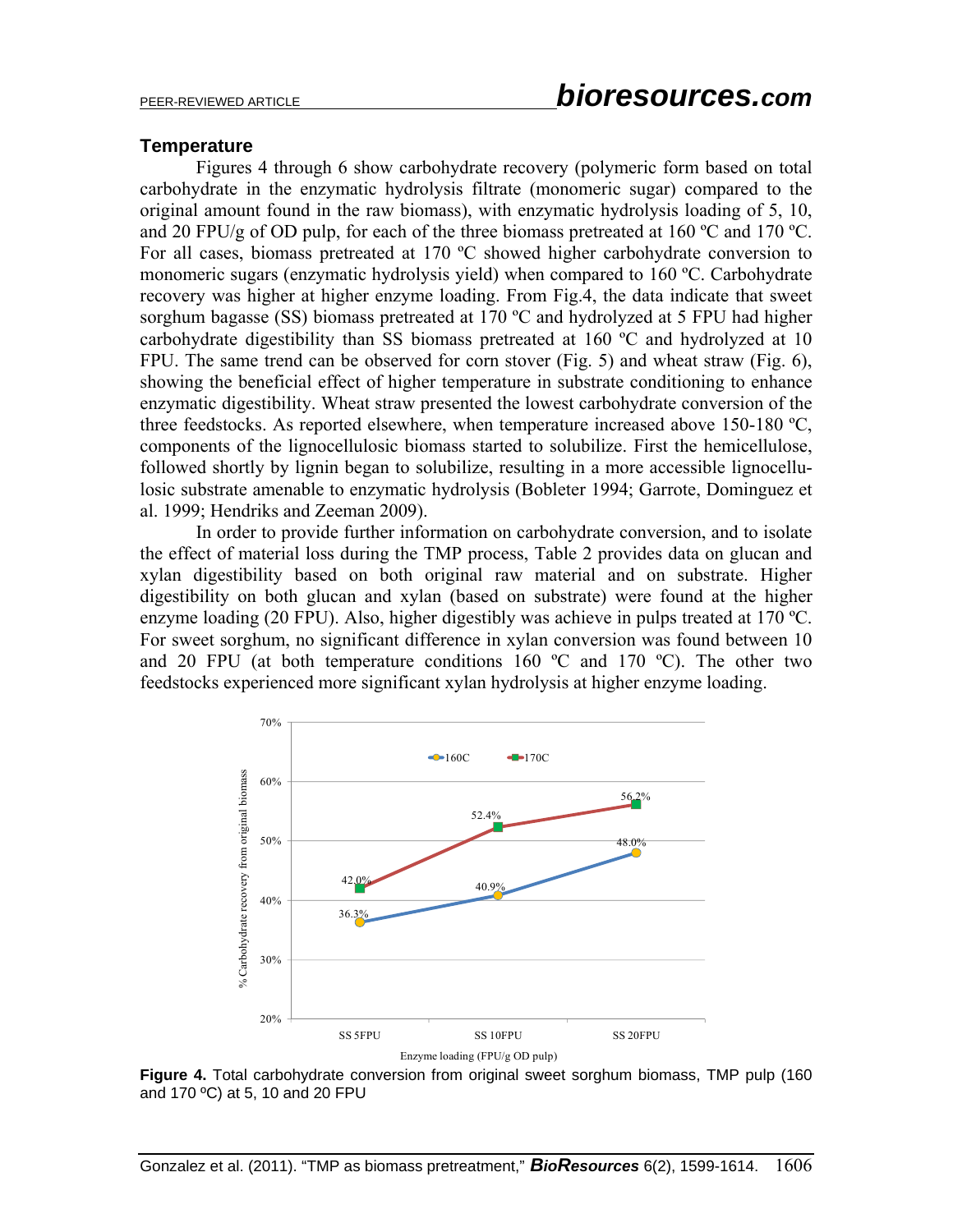

**Figure 5.** Total carbohydrate conversion from original corn stover biomass, TMP pulp (160 and 170 ºC) at 5, 10 and 20 FPU



Enzyme loading (FPU/g OD pulp)

**Figure 6.** Total carbohydrate conversion from original corn wheat straw biomass, TMP pulp (160 and 170 ºC) at 5, 10 and 20 FPU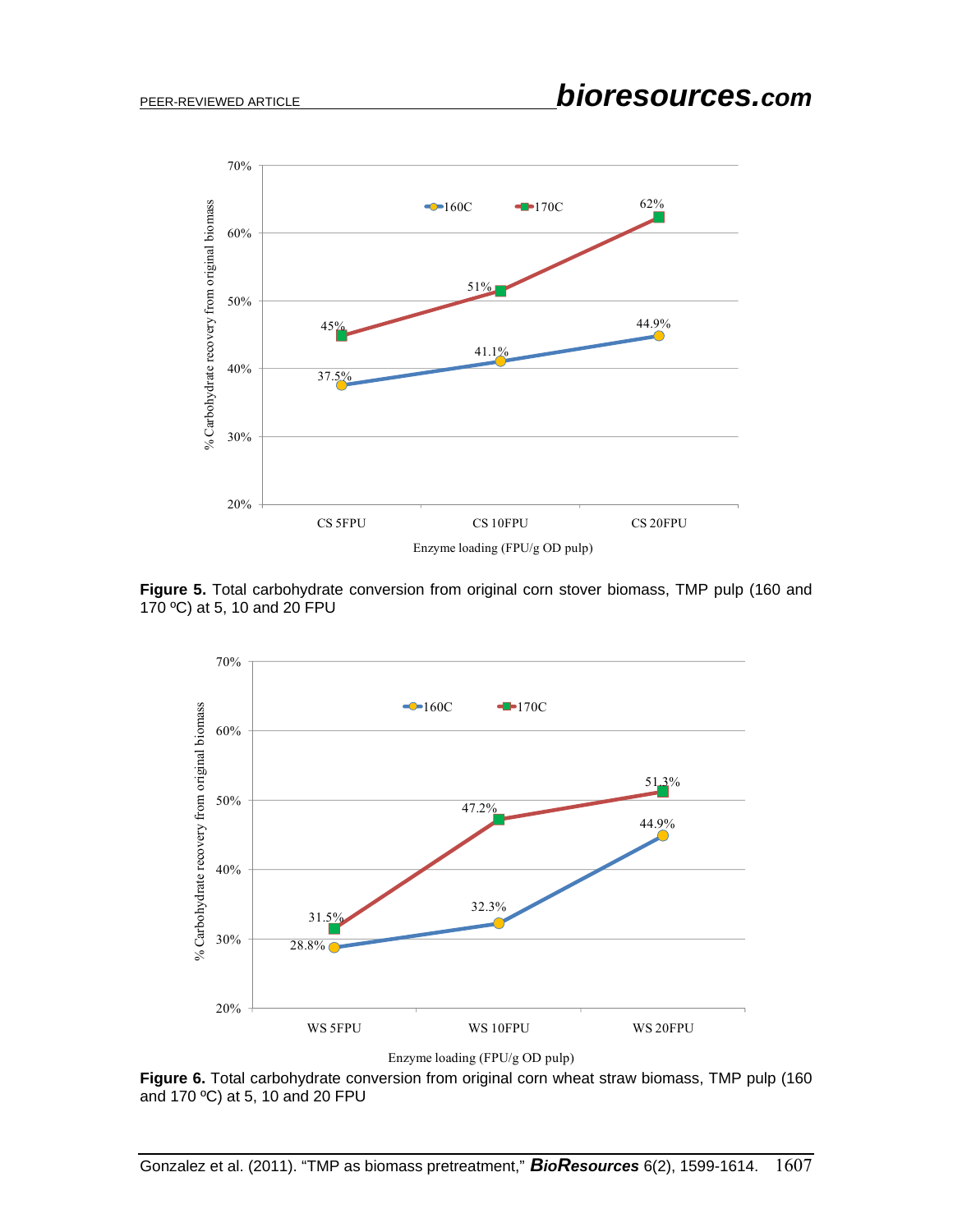|                            | Based on original biomass, %w/w |      |    |                |                | Based on substrate, %w/w |        |      |           |                |           |      |
|----------------------------|---------------------------------|------|----|----------------|----------------|--------------------------|--------|------|-----------|----------------|-----------|------|
| Component                  | Glucan                          |      |    | Xvlan          |                |                          | Glucan |      |           | Xylan          |           |      |
| <b>Enzyme loading, FPU</b> |                                 | 10   | 20 |                | 10             | 20                       |        | 10   | 20        |                | 10        | 20   |
| <b>Pretreatment</b>        |                                 |      |    |                |                |                          |        |      |           |                |           |      |
| SS160 15 min               | 29.4                            | 34.0 |    | 42.2 53.6 58.3 |                | 61.4                     | 32.0   | 37.0 | 45.9      | 41.5           | 452       | 475  |
| SS170 15 min               | 37.O                            | 47.5 |    |                | 52.9 54.2 64.9 | 67.2                     | 44.2   |      | 56.8 63.2 |                | 46.5 55.7 | 57.7 |
| $CS16015 \text{ min}$      | 39.4                            | 43.5 |    | 46.5 36.4      | 40.1           | 44.9                     | 37.6   | 41.5 | 44.3      | 33.3           | 36.7      | 41.0 |
| $CS17015$ mn               | 44.4                            | 50.7 |    | 56.2 50.9 58.7 |                | 75.4                     | 51.1   |      | 58.2 64.6 |                | 50.2 57.8 | -744 |
| WS160 15 min               | 24.5                            | 29.5 |    |                | 44.2 35.5 38.6 | 47.3                     | 23.5   | 28.3 |           | 42.5 34.2 37.2 |           | 45.6 |
| WS170 15 min               | 28.6                            | 45.2 |    | 48.2 37.6      | 52.8           | 57.0                     | 29.0   | 45.8 | 48.9      | 38.9           | 54.7      | 59.1 |

#### **Table 2.** Average Biomass Composition for Several Cellulosic Feedstocks

#### **Residence Time**

 In order to understand the effect of residence time on carbohydrate recovery, wheat straw was pretreated at 15 min and 30 min (steaming) residence time, with temperatures of 160 and 170 ºC. Enzymatic hydrolysis took place at enzyme loadings of 5 and 10 FPU. Residence time of 30 min (steaming) considerably increased carbohydrate recovery in wheat straw pretreated at 160 ºC (Fig. 7).



**Figure 7.** Effect of residence time (15 and 30 min) in carbohydrate recovery in pretreated wheat straw at 160 and 170 ºC

Carbohydrate recovery at 10 FPU was very similar for WS 170 ºC 15 min, WS170 °C 30 min, and WS160 °C 30 min. Longer residence times should result in higher solubilization of hemicellulose and lignin, as well as the generation of sugar degraded byproducts (not measured in this study). A combination of longer residence time and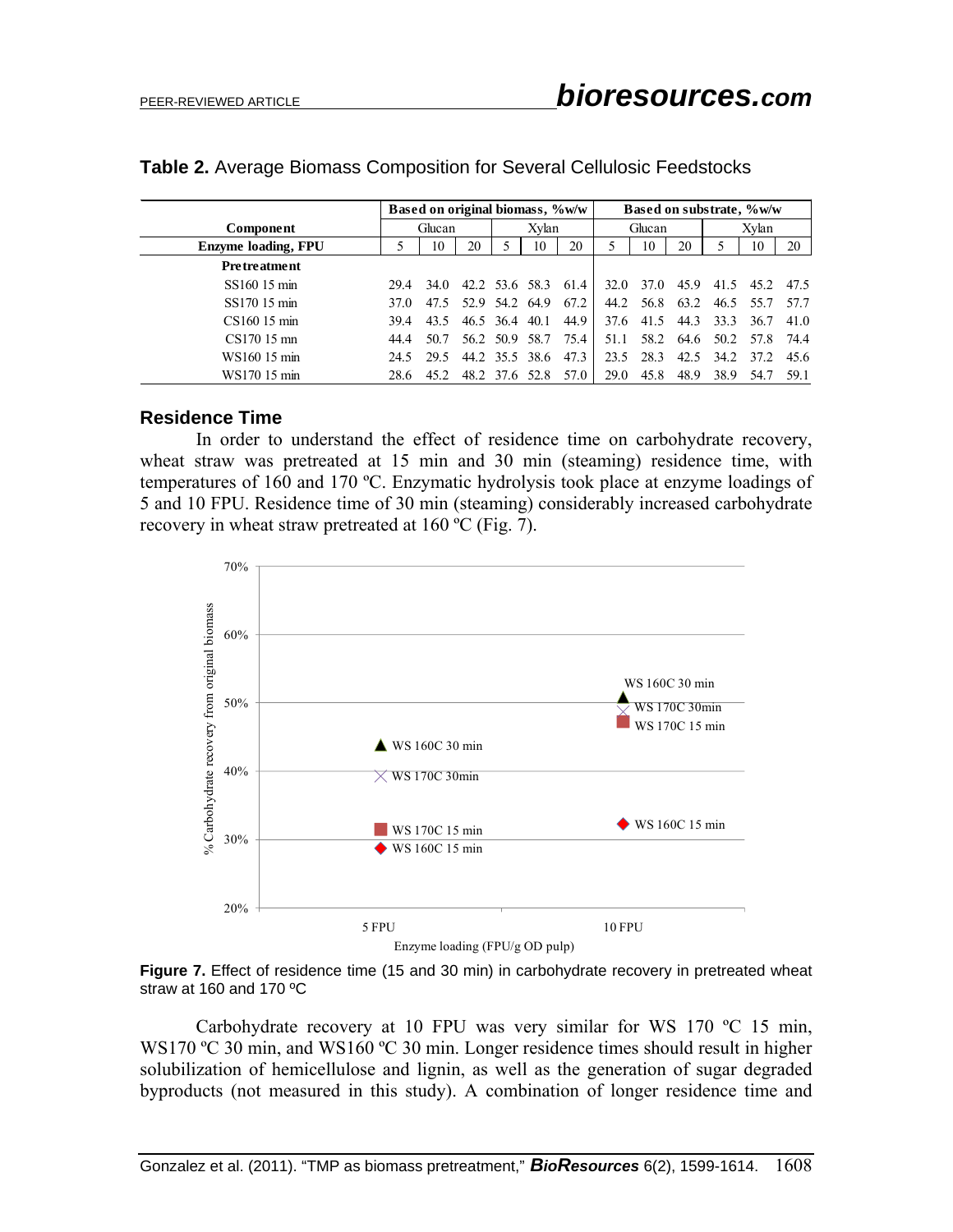conditions within the range of lignin glass transition temperature may result in lignin coating the fiber (Li et al. 2006; Zhu et al. 2009) and thus reducing the accessible surface area for enzymatic hydrolysis (Mosier et al. 2005; Hendriks and Zeeman 2009). Table 3 shows glucan and xylan digestibility, based on both original raw material and on substrate, at the same enzyme loadings. For both glucan and xylan, higher conversions were found in treatments with longer residence time (30 min).

|                            |        |      |      | Based on original biomass, %w/w | Based on substrate, %w/w |      |       |      |  |  |
|----------------------------|--------|------|------|---------------------------------|--------------------------|------|-------|------|--|--|
| Component                  | Glucan |      |      | Xvlan                           | Glucan                   |      | Xvlan |      |  |  |
| <b>Enzyme loading, FPU</b> |        | 10   |      | 10                              |                          | 10   |       | 10   |  |  |
| <b>Pretreatment</b>        |        |      |      |                                 |                          |      |       |      |  |  |
| WS160 15 min               | 24.5   | 29.5 | 35.5 | 38.6                            | 23.5                     | 28.3 | 34.2  | 37.2 |  |  |
| WS170 15 min               | 28.6   | 45.2 | 37.6 | 52.8                            | 29.0                     | 45.8 | 38.9  | 54.7 |  |  |
| WS 160 30 min              | 40.7   | 48.9 | 50.5 | 56.1                            | 41.2                     | 49.4 | 52.7  | 58.6 |  |  |
| WS 170 30 min              | 34.8   | 47.4 | 48.1 | 53.8                            | 39.5                     | 53.8 | 62.1  | 69.4 |  |  |

### **Table 3.** Average Biomass Composition for Several Cellulosic Feedstocks

### **Acetic Acid Soaking**

Wheat straw biomass soaked with acetic acid prior TMP treatment (170 $\degree$ C and residence time of 15 and 30 min steaming) showed higher carbohydrate recovery when compared to wheat straw at 170  $\rm{^{\circ}C}$  (15 min steaming) soaked with water. An increase in carbohydrate recovery of almost 50% at 5 FPU and about 30% at 20 FPU (Fig. 8) was observed. The effect of combining acid and thermal treatments on carbohydrate recovery is consistent with reported data in the literature. External acids work as catalytic agents in the solubilization of the hemicellulose, providing a more suitable substrate for enzymatic hydrolysis (Gregg and Saddler 1996; Mosier et al. 2005; Hendriks and Zeeman 2009; Wang et al. 2009; Zhu et al. 2009). It is important to remember that acetic acid impregnation prior TMP process reduced overall TMP yield; mild acetic acid charge treatments should be taken into consideration to understand tradeoffs between carbohydrate recovery and pulp yield. Table 4 shows glucan and xylan digestibility, based on both original raw material and on substrate, at the same enzyme loadings. Acetic acid seems to boost xylan conversion (based on substrate data); major difference in xylan conversion was found at lower enzyme loading (between the three treatments); and lower difference was found in the acetic acid pretreatments at 15 min and 30 min residence time at higher enzyme charge. Despite the higher glucan and xylan conversion in the acetic acid pretreated pulps, total carbohydrate conversion from original biomass was affected by the lower pulping yield.

|                              | Based on original biomass, %w/w |           |     |       |      |                     |        | Based on substrate, %w/w |      |                |                               |      |  |  |
|------------------------------|---------------------------------|-----------|-----|-------|------|---------------------|--------|--------------------------|------|----------------|-------------------------------|------|--|--|
| Component                    | Glucan                          |           |     | Xvlan |      |                     | Glucan |                          |      | Xvlan          |                               |      |  |  |
| <b>Enzyme loading, FPU</b>   |                                 | 10        | 20  |       | 10   | 20                  |        | 10                       | 20   |                | 10                            | 20   |  |  |
| <b>Pretreatment</b>          |                                 |           |     |       |      |                     |        |                          |      |                |                               |      |  |  |
| WS170 15 min                 |                                 | 28.6 45.2 |     |       |      | 48.2 37.6 52.8 57.0 |        |                          |      |                | 29.0 45.8 48.9 38.9 54.7 59.1 |      |  |  |
| WS 170C-9% Acetic acid-15min | 45.7                            | 57 1      |     |       |      | 62.8 52.4 55.6 61.8 | 52.0   |                          |      | 65.0 71.5 77.1 | 81.7                          | 90.8 |  |  |
| WS 170C-9% Acetic acid-30min | 56.7                            |           | 773 | 46.1  | 53.7 | 54.6                | 64.2   | 83.0                     | 87.5 | 85.7           | 87.0                          | 913  |  |  |

**Table 4.** Average Biomass Composition for Several Cellulosic Feedstocks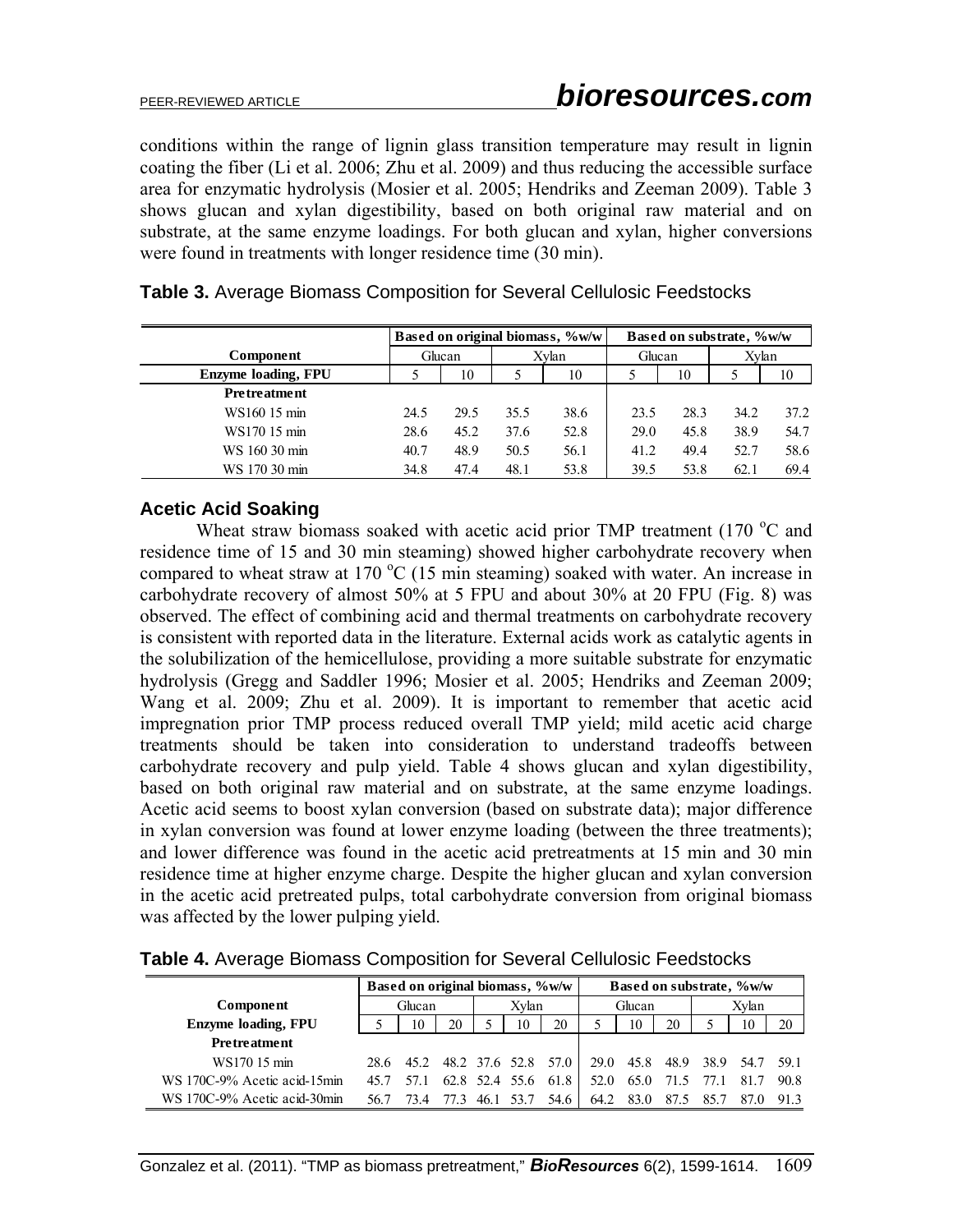

Enzyme loading (FPU/g OD pulp)

**Figure 8.** Effect of acetic acid soaking (9% OD charge) in carbohydrate recovery in pretreated wheat straw at 170 $\mathrm{^{\circ}C}$ 

#### **Refiner Disk Gap**

 The refining of pulp has been shown to produce fibers with a higher degree of fibrillation (Smook 2003; Nakagaito and Yano 2004), resulting in higher exposed surface area for enzymatic attack (Mosier et al. 2005; Hendriks and Zeeman 2009). A reduced gap during refining should further increase surface area (Zhu et al. 2010b). Furthermore, high intensity refining would result in higher energy consumption and more fines produced. In order to understand the effect of refiner gap space on total carbohydrate recovery after enzymatic hydrolysis, one set of treatments was considered to reduce the gap distance between the plates of the refiner from 0.1524 millimeters (base gap) to 0.0508 millimeters. When the refiner plate gap was reduced to 0.0508 millimeters, enzymatic hydrolysis increased by 20 to 25% (at 5 FPU and 10 FPU enzyme loading respectively, treatment WS170 ºC 15min, 0.0508 millimeters) when compared to the base line treatment WS 170 ºC, 15min, 0.1524 mm (Fig. 9). Another set of treatments included a combination of reduced refiner plate's gap (0.0508 millimeters) and soaking with acetic acid. Results showed no difference in enzymatic hydrolysis conversion when compared with the treatment WS170 °C 15min, 0.0508 millimeters (no acetic acid soaking). This may suggest that, under the conditions tested, a narrower gap between refiner plates achieved substrate digestibility similar to those treatments with acetic acid soaking. Optimum conditions on both refining intensity and acetic acid charge need further research. Table 5 shows glucan and xylan digestibility, based on both original raw material and on substrate, with the same enzyme loadings. Glucan and xylan conversions were considerably higher in the acetic acid treatment. Refiner energy consumption was not evaluated.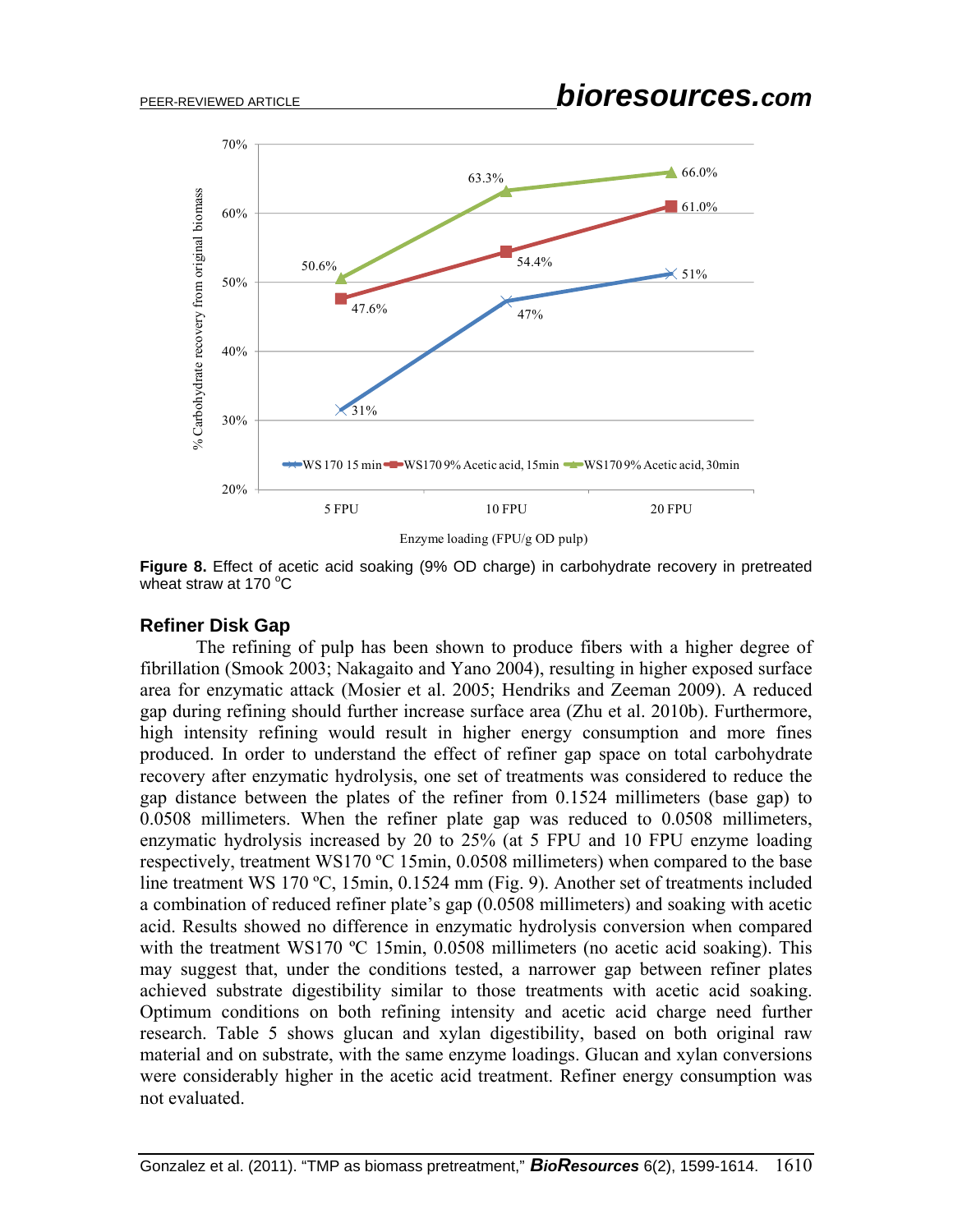

**Figure 9.** Effect of refiner gap in carbohydrate recovery in pretreated wheat straw at 170C

|  |  | Table 5. Average Biomass Composition for Several Cellulosic Feedstocks |
|--|--|------------------------------------------------------------------------|
|--|--|------------------------------------------------------------------------|

|                                      |        | <b>Based on original biomass</b> |       |      | <b>Based on substrate</b> |      |       |      |  |
|--------------------------------------|--------|----------------------------------|-------|------|---------------------------|------|-------|------|--|
| <b>Component</b>                     | Glucan |                                  | Xvlan |      | Glucan                    |      | Xvlan |      |  |
| <b>Enzyme loading, FPU</b>           |        | 10                               |       | 10   |                           | 10   |       | 10   |  |
| <b>Pretreatment</b>                  |        |                                  |       |      |                           |      |       |      |  |
| WS 170C-15min-0.1524 mm              | 28.6   | 45.2                             | 37.6  | 52.8 | 29.0                      | 45.8 | 38.9  | 54.7 |  |
| WS 170C-15min-0.0508 mm              | 36.0   | 479                              | 44.9  | 71 Q | 40.0                      | 53.4 | 50.0  | 79.1 |  |
| WS 170C-9% Acetic acid-15m-0.0508 mm | 39.5   | 52.3                             | 43.7  | 64.9 | 52.7                      | 69.7 | 58.2  | 86.5 |  |

#### **CONCLUSIONS**

 Results of the study indicate that TMP and CTMP, existing and proven technologies in the pulp and paper industry, can be a potential pretreatment for biomass conditioning for cellulosic ethanol production. Although enzymatic hydrolysis conversions presented in this paper are not as high as other studies looking at different feedstocks and pretreatment technologies (e.g. carbohydrate conversion ca. 80% for other well studied pretreatments (Wu et al. 2010)), it is important to mention that the process is very simple in terms of implementation, while optimal conditions for ethanol production need further research. Higher temperature and residence time can boost substrate suscep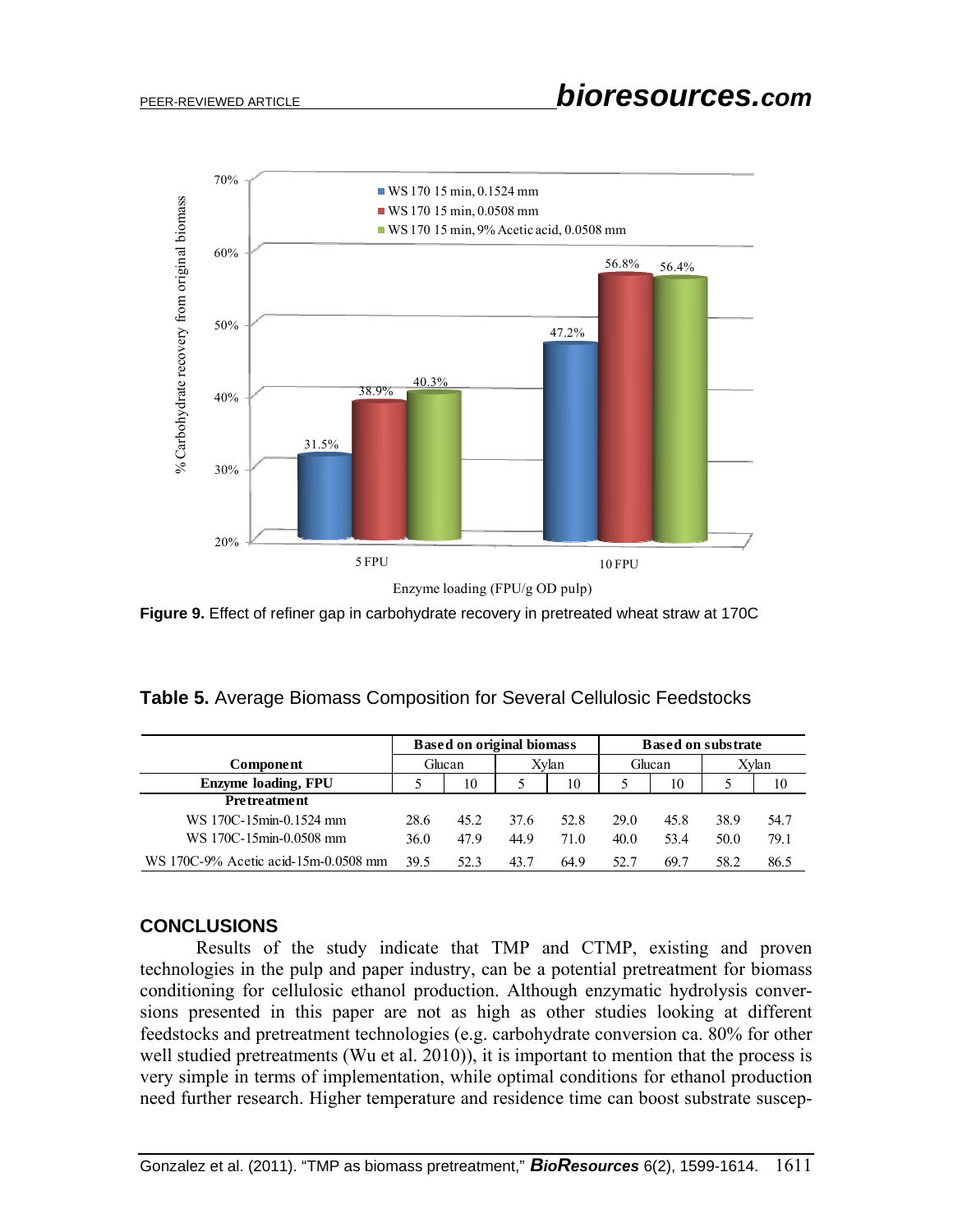tibility to enzymatic hydrolysis. Carbohydrate conversion increased from 25% to 40% when the TMP temperature was increased from 160 to 170 °C. Carbohydrate conversion was relatively similar for the three biomasses under the same pretreatment conditions and enzyme loading. The use of chemicals such as acetic acid in the process and refining at a reduced plate gap increases total carbohydrate recovery from the original biomass, as well as glucan and xylan digestibility (based on substrates). There is room for improvement with the use of the different chemical treatments and TMP conditions. Energy consumption must be taken into consideration to understand the tradeoff between refining energy consumption, the cost of chemicals, and total carbohydrate recovery.

## **REFERENCES CITED**

- Bobleter, O. (1994). "Hydrothermal degradation of polymers derived from plants," *Progress in Polymer Science* 19(5), 797-841.
- Bohlmann, G. (2006). "Process economic considerations for production of ethanol from biomass feedstocks," *Industrial Biotechnology* 2(1), 14-20.
- Chandra, R., Bura, R., Mabee, W., Berlin, A., Pan, X., and Saddler, J. (2007). "Substrate pretreatment: The key to effective enzymatic hydrolysis of lignocellulosics?" *Biofuels* 108, 67-93.
- Fan, L., Lee, Y., and Gharpuray, M. (1982). "The nature of lignocellulosics and their pretreatments for enzymatic hydrolysis," *Microbial Reactions* 23, 157-187.
- Galbe, M., and Zacchi, G. (2002). "A review of the production of ethanol from softwood," *Applied Microbiology and Biotechnology* 59(6), 618-628.
- Garrote, G., Dominguez, H., and Parajo, J. (1999). "Hydrothermal processing of lignocellulosic materials," *European Journal of Wood and Wood Products* 57(3), 191-202.
- Gonzalez, R., Treasure, T., Phillips, R., Jameel, H., Saloni, D., Abt, R., and Wright, J. (2011a). "Converting *Eucalyptus* biomass into ethanol: Financial and sensitivity analysis in a co-current dilute acid process. Part II." *Biomass and Bioenergy* 35(2), 767-772.
- Gonzalez, R., Treasure, T., Wright, J., Saloni, D., Phillips, R., Abt, R., and Jameel, H. (2011b). "Exploring the potential of *Eucalyptus* for energy production in the Southern United States: Financial analysis of delivered biomass. Part I," *Biomass and Bioenergy* 35(2), 755-766.
- Gregg, D. and Saddler, J. (1996). "A techno-economic assessment of the pretreatment and fractionation steps of a biomass-to-ethanol process," *Applied Biochemistry and Biotechnology* 57(1), 711-727.
- Hendriks, A., and Zeeman, G. (2009). "Pretreatments to enhance the digestibility of lignocellulosic biomass," *Bioresource Technology* 100(1), 10-18.
- Iyer, P., and Lee, Y. (1999). "Product inhibition in simultaneous saccharification and fermentation of cellulose into lactic acid," *Biotechnology Letters* 21(5), 371-373.
- Jackson, S., Rials, T., Taylor, A., Bozell, J., and Norris, K. (2010). "*Wood2Energy*. A State of the Science and Technology Report," Retrieved 08/12, 2010, from http://www.wood2energy.org/StateofScience.htm.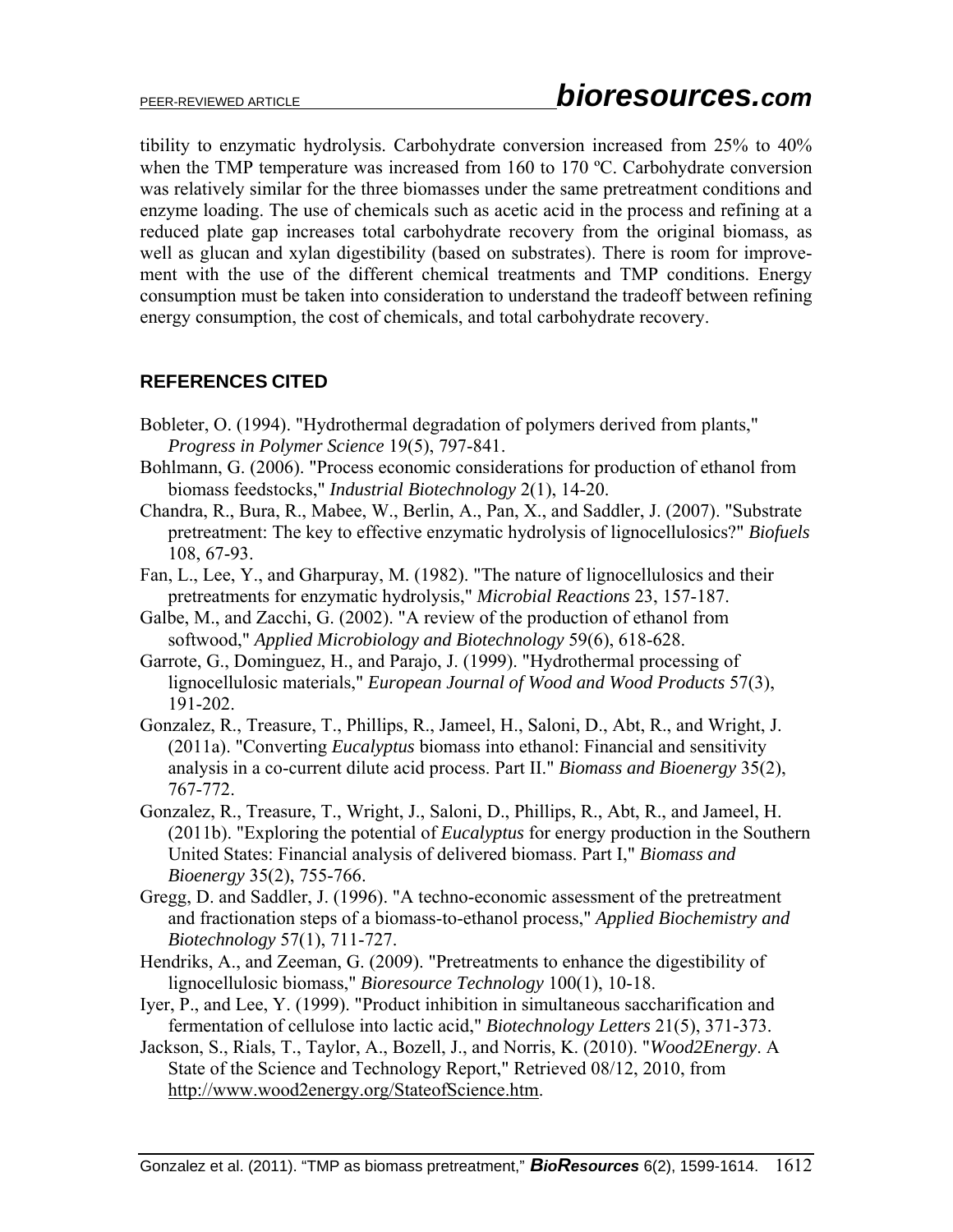- Jin, Y., Jameel, H., Chang, H., and Phillips, R. (2010). "Green liquor pretreatment of mixed hardwood for ethanol production in a repurposed kraft pulp mill," *Journal of Wood Chemistry and Technology* 30(1), 86-104.
- Lee, D., Owens, V., Boe, A., and Jeranyama, P. (2007). "Composition of herbaceous biomass feedstocks," Brookings, SD: North Central Sun Grant Center, 16.

Lee, J., Jameel, H., and Venditti, R. (2010). "One and two stage autohydrolisis pretreatments for enzyme hydrolysis of coastal bermuda grass to produce fermentable sugars," *BioResources* 5(3),1496-1508.

- Li, K., Tan, X., and Yan, D. (2006). "The middle lamella remainders on the surface of various mechanical pulp fibres," *Surface and Interface Analysis* 38(10), 1328-1335.
- McKendry, P. (2002). "Energy production from biomass (Part 1): Overview of biomass," *Bioresource Technology* 83(1), 37-46.
- Mooney, C., Mansfield, S., Touhy, M., and Saddler, J. (1998). "The effect of initial pore volume and lignin content on the enzymatic hydrolysis of softwoods," *Bioresource Technology* 64(2), 113-119.
- Mosier, N., Wyman, C., Dale, B., Elander, R., Lee, Y., Holtzapple, M., and Ladisch, M. (2005). "Features of promising technologies for pretreatment of lignocellulosic biomass," *Bioresource Technology* 96(6), 673-686.
- Nakagaito, A. and Yano, H. (2004). "The effect of morphological changes from pulp fiber towards nano-scale fibrillated cellulose on the mechanical properties of highstrength plant fiber based composites," *Applied Physics A: Materials Science & Processing* 78(4), 547-552.
- NREL (2005). Biomass Analysis Technology Team Laboratory Analytical Procedure, Golden, CO, US Department of Energy, National Renewable Energy Laboratory.
- Overend, R., Chornet. E., and Gascoigne, J. (1987). "Fractionation of lignocellulosics by steam-aqueous pretreatments [and discussion]," *Philosophical Transactions for the Royal Society of London. Series A, Mathematical and Physical Sciences* 321(1561), 523-536.

Perlack, R., Wright, L., Turhollow, A., Graham, R., Stokes, B., and Erbach, D. (2005). "Biomass as feedstock for a bioenergy and bioproducts industry: The technical feasibility of a billion-ton annual supply," Retrieved 05/14, 2010, from http://www.dtic.mil/cgi-

bin/GetTRDoc?AD=ADA436753&Location=U2&doc=GetTRDoc.pdf

- RFA (2010). "2010 Ethanol industry outlook. Climate of oppportunity," Retrieved 06/15, 2010, from http://www.ethanolrfa.org/page/- /objects/pdf/outlook/RFAoutlook2010\_fin.pdf?nocdn=1.
- Runge, C., Senauer, B., Romm, J., Lovins, A., Wirth, T., Gray, C., and Podesta, J. (2007). "Food for fuel?" *Foreign Affairs*.
- Smook, G. (2003). *Handbook for Pulp and Paper Technologists*. Vancouver, BC, Angus Wilde Publications Inc.
- Turner, J. (1999). "A realizable renewable energy future," *Science* 285(5428), 687.
- Walton, S. (2009). "Biological conversion of hemicellulose extract into value-added fuels and chemicals," PhD Dissertation, University of Maine (December).